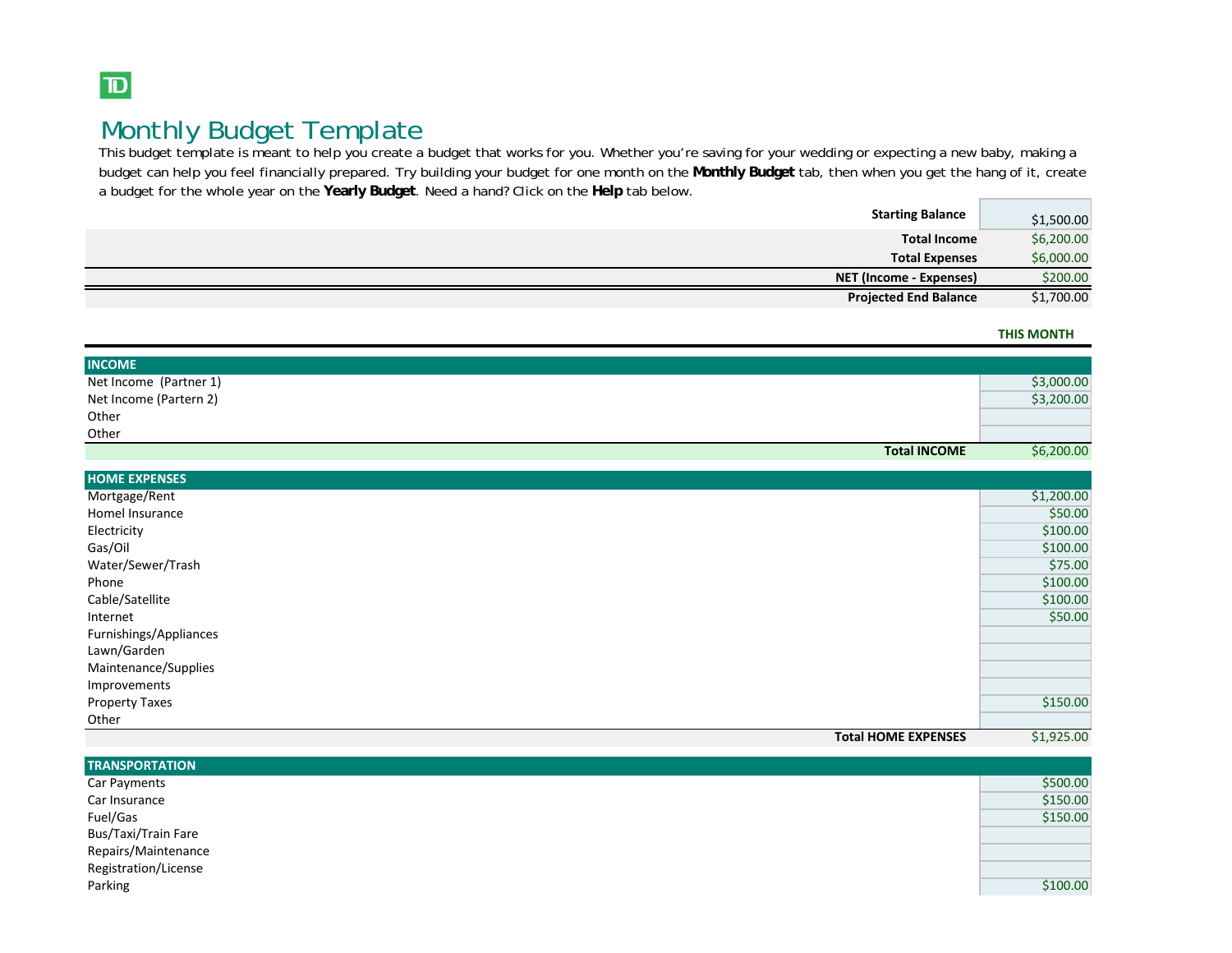#### **THIS MONTH**

| Other                   |                             |          |
|-------------------------|-----------------------------|----------|
|                         | <b>Total TRANSPORTATION</b> | \$900.00 |
|                         |                             |          |
| <b>HEALTH</b>           |                             |          |
| Health Insurance        |                             |          |
| Doctor/Dentist          |                             |          |
| Medicine/Drugs          |                             |          |
| <b>Health Club Dues</b> |                             | \$75.00  |
| Life Insurance          |                             | \$75.00  |
| Veterinarian/Pet Care   |                             |          |
| Other                   |                             |          |
|                         | <b>Total HEALTH</b>         | \$150.00 |

| <b>CHARITY/GIFTS</b>       |        |
|----------------------------|--------|
| Gifts                      |        |
| Donations                  |        |
| Other                      |        |
| <b>Total CHARITY/GIFTS</b> | \$0.00 |

| <b>DAILY LIVING</b>       |            |
|---------------------------|------------|
| Groceries                 | \$500.00   |
| <b>Personal Supplies</b>  | \$200.00   |
| Clothing                  | \$200.00   |
| Cleaning                  | \$150.00   |
| Education/Lessons         |            |
| Dining/Eating Out/Coffee  | \$400.00   |
| Salon/Barber              | \$50.00    |
| Pet Food                  |            |
| Other                     |            |
| <b>Total DAILY LIVING</b> | \$1,500.00 |

| <b>ENTERTAINMENT</b>       |          |
|----------------------------|----------|
| Videos/DVDs                |          |
| Music/Games                |          |
| Movies/Theater             | \$75.00  |
| Concerts/Plays             |          |
| <b>Books</b>               |          |
| Hobbies                    | \$100.00 |
| Film/Photos                |          |
| Sports                     |          |
| <b>Outdoor Recreation</b>  | \$75.00  |
| Toys/Gadgets               | \$100.00 |
| Vacation/Travel            |          |
| Other                      |          |
| <b>Total ENTERTAINMENT</b> | \$350.00 |

| <b>SAVING &amp; INVESTING</b>                |          |
|----------------------------------------------|----------|
| Emergency Fund                               |          |
| Savings Account/Other Non-Registered Savings | \$150.00 |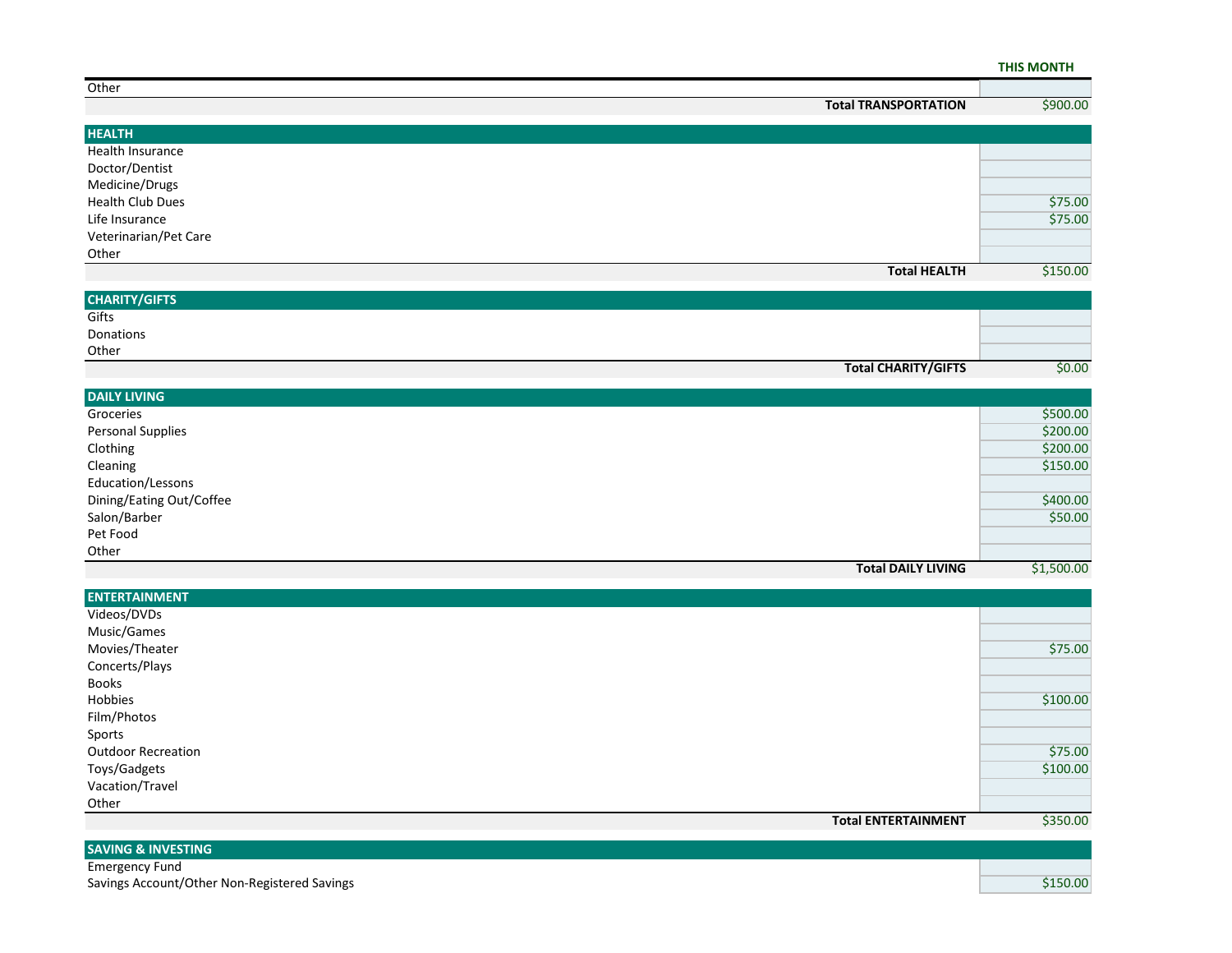|                                |                                      | <b>THIS MONTH</b> |
|--------------------------------|--------------------------------------|-------------------|
| Retirement (RRSPs, GIC)        |                                      | \$500.00          |
| Investments                    |                                      |                   |
| Education (RESP)               |                                      |                   |
| Other                          |                                      |                   |
|                                | <b>Total SAVING &amp; INVESTING</b>  | \$650.00          |
| <b>LOANS &amp; OTHER DEBTS</b> |                                      |                   |
| Loan/Line of Credit            |                                      | \$500.00          |
| Credit Card                    |                                      |                   |
| Student Loan                   |                                      |                   |
| Alimony/Child Support          |                                      |                   |
| Other                          |                                      |                   |
|                                | <b>Total LOANS &amp; OTHER DEBTS</b> | \$500.00          |
| <b>SUBSCRIPTIONS</b>           |                                      |                   |
| Newspaper                      |                                      |                   |
| Magazines                      |                                      | \$25.00           |
| Dues/Memberships               |                                      |                   |
| Other                          |                                      |                   |
|                                | <b>Total SUBSCRIPTIONS</b>           | \$25.00           |
| <b>MISCELLANEOUS</b>           |                                      |                   |
| Postage                        |                                      |                   |
| Other                          |                                      |                   |
| Other                          |                                      |                   |
|                                | <b>Total MISCELLANEOUS</b>           | \$0.00            |

Come in and talk to us about how we can help you build a budget that fits your life. Visit your local TD Canada Trust branch or call 1-866-222-3456 to book an appointment.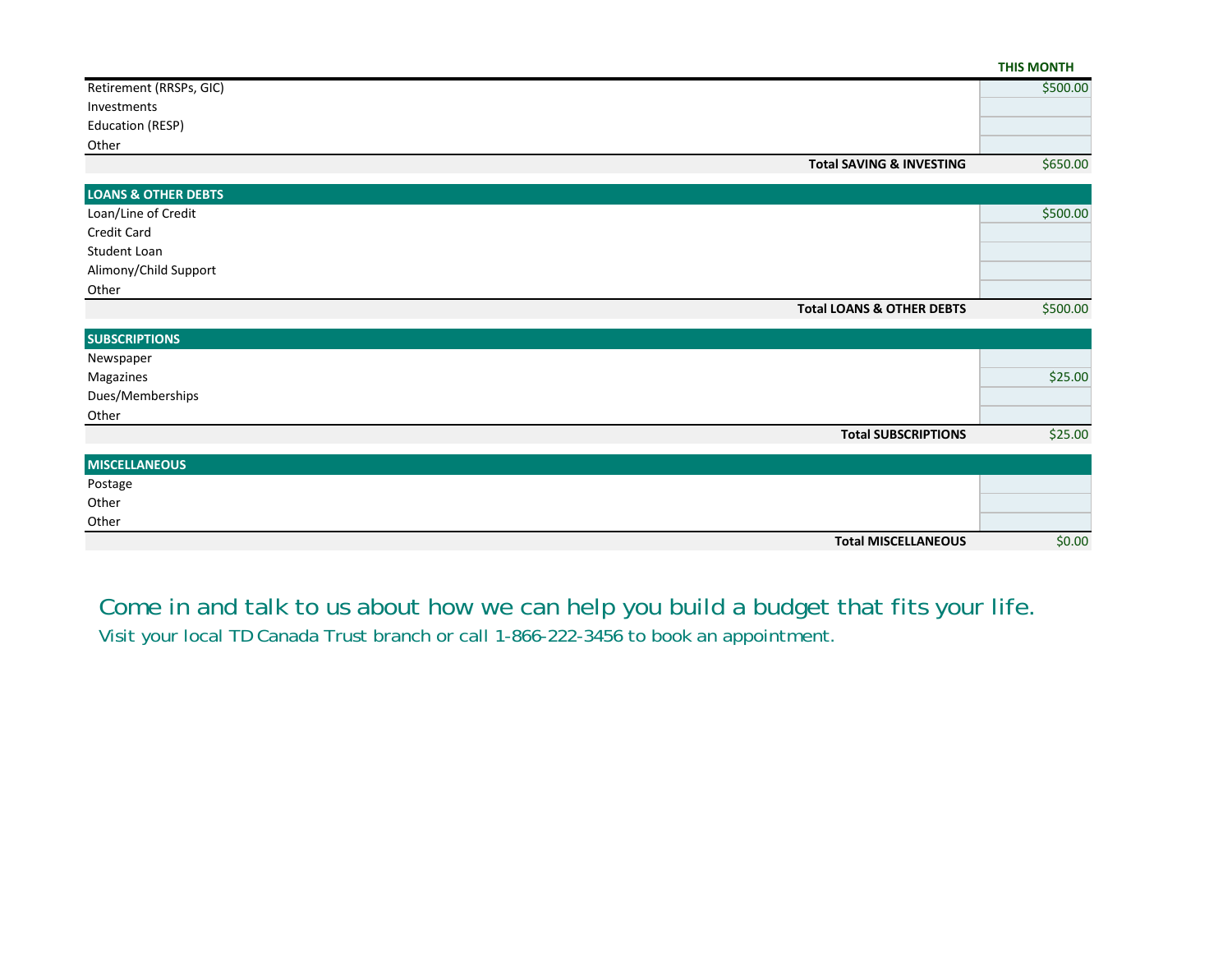### $\mathbf{D}$

### Yearly Budget Template

This budget template is meant to help you create a budget that works for you. Whether you're saving for your wedding or expecting a new baby, making a budget can help you feel financially prepared. Try building your budget for one month on the **Monthly Budget** tab, then when you get the hang of it, create a budget for the whole year on the **Yearly Budget**. Need a hand? Click on the **Help** tab below.

| <b>Starting Balance</b>                                                                                                                                      |            |            |            |            |            |                                  |            |                                                                                                                                     |            |            |            |                       |                                                                                                                                                                         |            |
|--------------------------------------------------------------------------------------------------------------------------------------------------------------|------------|------------|------------|------------|------------|----------------------------------|------------|-------------------------------------------------------------------------------------------------------------------------------------|------------|------------|------------|-----------------------|-------------------------------------------------------------------------------------------------------------------------------------------------------------------------|------------|
|                                                                                                                                                              | \$1,500.00 |            |            |            |            |                                  |            |                                                                                                                                     |            |            |            |                       | <b>Total</b>                                                                                                                                                            | Average    |
| Total Income \$6,200.00 \$6,200.00 \$6,200.00 \$6,200.00 \$6,200.00 \$6,200.00 \$6,200.00 \$6,200.00 \$6,200.00 \$6,200.00 \$6,200.00 \$6,200.00 \$74,400.00 |            |            |            |            |            |                                  |            |                                                                                                                                     |            |            |            |                       |                                                                                                                                                                         | \$6,200.00 |
| Total Expenses \$6,000.00 \$6,000.00 \$6,000.00 \$6,000.00                                                                                                   |            |            |            |            |            |                                  |            | $$6,000.00$ \$6,000.00 \$6,000.00 \$6,000.00 \$6,000.00 \$6,000.00 \$6,000.00 \$6,000.00                                            |            |            |            |                       | \$72,000.00                                                                                                                                                             | \$6,000.00 |
| <b>NET (Income - Expenses)</b>                                                                                                                               | \$200.00   | \$200.00   | \$200.00   | \$200.00   | \$200.00   | \$200.00                         | \$200.00   | \$200.00                                                                                                                            | \$200.00   | \$200.00   | \$200.00   | \$200.00              | \$2,400.00                                                                                                                                                              | \$200.00   |
| Projected End Balance \$1,700.00 \$1,900.00 \$2,100.00 \$2,300.00                                                                                            |            |            |            |            |            | \$2,500.00 \$2,700.00 \$2,900.00 |            | \$3,100.00 \$3,300.00                                                                                                               |            | \$3,500.00 |            | \$3,700.00 \$3,900.00 |                                                                                                                                                                         |            |
|                                                                                                                                                              |            |            |            |            |            |                                  |            |                                                                                                                                     |            |            |            |                       |                                                                                                                                                                         | Monthly    |
|                                                                                                                                                              | <b>JAN</b> | <b>FEB</b> | <b>MAR</b> | <b>APR</b> | <b>MAY</b> | <b>JUN</b>                       | <b>JUL</b> | <b>AUG</b>                                                                                                                          | <b>SEP</b> | <b>OCT</b> | <b>NOV</b> | <b>DEC</b>            | Total                                                                                                                                                                   | Average    |
| <b>INCOME</b>                                                                                                                                                |            |            |            |            |            |                                  |            |                                                                                                                                     |            |            |            |                       |                                                                                                                                                                         |            |
| Net Income (Partner 1)                                                                                                                                       |            |            |            |            |            |                                  |            |                                                                                                                                     |            |            |            |                       | \$3,000.00 \$3,000.00 \$3,000.00 \$3,000.00 \$3,000.00 \$3,000.00 \$3,000.00 \$3,000.00 \$3,000.00 \$3,000.00 \$3,000.00 \$3,000.00 \$36,000.00                         | \$3,000.00 |
| Net Income (Partern 2)                                                                                                                                       |            |            |            |            |            |                                  |            | \$3,200.00 \$3,200.00 \$3,200.00 \$3,200.00 \$3,200.00 \$3,200.00 \$3,200.00 \$3,200.00 \$3,200.00 \$3,200.00 \$3,200.00 \$3,200.00 |            |            |            |                       | \$38,400.00                                                                                                                                                             | \$3,200.00 |
| Other                                                                                                                                                        |            |            |            |            |            |                                  |            |                                                                                                                                     |            |            |            |                       | \$0.00                                                                                                                                                                  | \$0.00     |
| Other                                                                                                                                                        |            |            |            |            |            |                                  |            |                                                                                                                                     |            |            |            |                       | \$0.00                                                                                                                                                                  | \$0.00     |
| <b>Total INCOME</b>                                                                                                                                          |            |            |            |            |            |                                  |            |                                                                                                                                     |            |            |            |                       | \$6,200.00 \$6,200.00 \$6,200.00 \$6,200.00 \$6,200.00 \$6,200.00 \$6,200.00 \$6,200.00 \$6,200.00 \$6,200.00 \$6,200.00 \$74,400.00                                    | \$6,200.00 |
| <b>HOME EXPENSES</b>                                                                                                                                         |            |            |            |            |            |                                  |            |                                                                                                                                     |            |            |            |                       |                                                                                                                                                                         |            |
| Mortgage/Rent                                                                                                                                                |            |            |            |            |            |                                  |            |                                                                                                                                     |            |            |            |                       | $$1,200.00$ $$1,200.00$ $$1,200.00$ $$1,200.00$ $$1,200.00$ $$1,200.00$ $$1,200.00$ $$1,200.00$ $$1,200.00$ $$1,200.00$ $$1,200.00$ $$1,200.00$ $$1,200.00$ $$1,200.00$ | \$1,200.00 |
| Homel Insurance                                                                                                                                              | \$50.00    | \$50.00    | \$50.00    | \$50.00    | \$50.00    | \$50.00                          | \$50.00    | \$50.00                                                                                                                             | \$50.00    | \$50.00    | \$50.00    | \$50.00               | \$600.00                                                                                                                                                                | \$50.00    |
| Electricity                                                                                                                                                  | \$100.00   | \$100.00   | \$100.00   | \$100.00   | \$100.00   | \$100.00                         | \$100.00   | \$100.00                                                                                                                            | \$100.00   | \$100.00   | \$100.00   | \$100.00              | \$1,200.00                                                                                                                                                              | \$100.00   |
| Gas/Oil                                                                                                                                                      | \$100.00   | \$100.00   | \$100.00   | \$100.00   | \$100.00   | \$100.00                         | \$100.00   | \$100.00                                                                                                                            | \$100.00   | \$100.00   | \$100.00   | \$100.00              | \$1,200.00                                                                                                                                                              | \$100.00   |
| Water/Sewer/Trash                                                                                                                                            | \$75.00    | \$75.00    | \$75.00    | \$75.00    | \$75.00    | \$75.00                          | \$75.00    | \$75.00                                                                                                                             | \$75.00    | \$75.00    | \$75.00    | \$75.00               | \$900.00                                                                                                                                                                | \$75.00    |
| Phone                                                                                                                                                        | \$100.00   | \$100.00   | \$100.00   | \$100.00   | \$100.00   | \$100.00                         | \$100.00   | \$100.00                                                                                                                            | \$100.00   | \$100.00   | \$100.00   | \$100.00              | \$1,200.00                                                                                                                                                              | \$100.00   |
| Cable/Satellite                                                                                                                                              | \$100.00   | \$100.00   | \$100.00   | \$100.00   | \$100.00   | \$100.00                         | \$100.00   | \$100.00                                                                                                                            | \$100.00   | \$100.00   | \$100.00   | \$100.00              | \$1,200.00                                                                                                                                                              | \$100.00   |
| Internet                                                                                                                                                     | \$50.00    | \$50.00    | \$50.00    | \$50.00    | \$50.00    | \$50.00                          | \$50.00    | \$50.00                                                                                                                             | \$50.00    | \$50.00    | \$50.00    | \$50.00               | \$600.00                                                                                                                                                                | \$50.00    |
| Furnishings/Appliances                                                                                                                                       |            |            |            |            |            |                                  |            |                                                                                                                                     |            |            |            |                       | \$0.00                                                                                                                                                                  | \$0.00     |
| Lawn/Garden                                                                                                                                                  |            |            |            |            |            |                                  |            |                                                                                                                                     |            |            |            |                       | \$0.00                                                                                                                                                                  | \$0.00     |
| Maintenance/Supplies                                                                                                                                         |            |            |            |            |            |                                  |            |                                                                                                                                     |            |            |            |                       | \$0.00                                                                                                                                                                  | \$0.00     |
| Improvements                                                                                                                                                 |            |            |            |            |            |                                  |            |                                                                                                                                     |            |            |            |                       | \$0.00                                                                                                                                                                  | \$0.00     |
| <b>Property Taxes</b>                                                                                                                                        | \$150.00   | \$150.00   | \$150.00   | \$150.00   | \$150.00   | \$150.00                         | \$150.00   | \$150.00                                                                                                                            | \$150.00   | \$150.00   | \$150.00   | \$150.00              | \$1,800.00                                                                                                                                                              | \$150.00   |
| Other                                                                                                                                                        |            |            |            |            |            |                                  |            |                                                                                                                                     |            |            |            |                       | \$0.00                                                                                                                                                                  | \$0.00     |
| <b>Total HOME EXPENSES</b>                                                                                                                                   |            |            |            |            |            |                                  |            |                                                                                                                                     |            |            |            |                       | \$1,925.00 \$1,925.00 \$1,925.00 \$1,925.00 \$1,925.00 \$1,925.00 \$1,925.00 \$1,925.00 \$1,925.00 \$1,925.00 \$1,925.00 \$23,100.00                                    | \$1,925.00 |
| <b>TRANSPORTATION</b>                                                                                                                                        |            |            |            |            |            |                                  |            |                                                                                                                                     |            |            |            |                       |                                                                                                                                                                         |            |
| Car Payments                                                                                                                                                 | \$500.00   | \$500.00   | \$500.00   | \$500.00   | \$500.00   | \$500.00                         | \$500.00   | \$500.00                                                                                                                            | \$500.00   | \$500.00   | \$500.00   | \$500.00              | \$6,000.00                                                                                                                                                              | \$500.00   |
| Car Insurance                                                                                                                                                | \$150.00   | \$150.00   | \$150.00   | \$150.00   | \$150.00   | \$150.00                         | \$150.00   | \$150.00                                                                                                                            | \$150.00   | \$150.00   | \$150.00   | \$150.00              | \$1,800.00                                                                                                                                                              | \$150.00   |
| Fuel/Gas                                                                                                                                                     | \$150.00   | \$150.00   | \$150.00   | \$150.00   | \$150.00   | \$150.00                         | \$150.00   | \$150.00                                                                                                                            | \$150.00   | \$150.00   | \$150.00   | \$150.00              | \$1,800.00                                                                                                                                                              | \$150.00   |
| Bus/Taxi/Train Fare                                                                                                                                          |            |            |            |            |            |                                  |            |                                                                                                                                     |            |            |            |                       | \$0.00                                                                                                                                                                  | \$0.00     |
| Repairs/Maintenance                                                                                                                                          |            |            |            |            |            |                                  |            |                                                                                                                                     |            |            |            |                       | \$0.00                                                                                                                                                                  | \$0.00     |
| Registration/License                                                                                                                                         |            |            |            |            |            |                                  |            |                                                                                                                                     |            |            |            |                       | \$0.00                                                                                                                                                                  | \$0.00     |
| Parking                                                                                                                                                      | \$100.00   | \$100.00   | \$100.00   | \$100.00   | \$100.00   | \$100.00                         | \$100.00   | \$100.00                                                                                                                            | \$100.00   | \$100.00   | \$100.00   | \$100.00              | \$0.00                                                                                                                                                                  | \$0.00     |
| Other                                                                                                                                                        |            |            |            |            |            |                                  |            |                                                                                                                                     |            |            |            |                       | \$0.00                                                                                                                                                                  | \$0.00     |
| <b>Total TRANSPORTATION</b>                                                                                                                                  | \$900.00   | \$900.00   | \$900.00   | \$900.00   | \$900.00   | \$900.00                         | \$900.00   | \$900.00                                                                                                                            | \$900.00   | \$900.00   | \$900.00   |                       | \$900.00 \$10,800.00                                                                                                                                                    | \$900.00   |
| <b>HEALTH</b>                                                                                                                                                |            |            |            |            |            |                                  |            |                                                                                                                                     |            |            |            |                       |                                                                                                                                                                         |            |
| <b>Health Insurance</b>                                                                                                                                      |            |            |            |            |            |                                  |            |                                                                                                                                     |            |            |            |                       | \$0.00                                                                                                                                                                  | \$0.00     |
| Doctor/Dentist                                                                                                                                               |            |            |            |            |            |                                  |            |                                                                                                                                     |            |            |            |                       | \$0.00                                                                                                                                                                  | \$0.00     |
| Medicine/Drugs                                                                                                                                               |            |            |            |            |            |                                  |            |                                                                                                                                     |            |            |            |                       | \$0.00                                                                                                                                                                  | \$0.00     |
| <b>Health Club Dues</b>                                                                                                                                      | \$75.00    | \$75.00    | \$75.00    | \$75.00    | \$75.00    | \$75.00                          | \$75.00    | \$75.00                                                                                                                             | \$75.00    | \$75.00    | \$75.00    | \$75.00               | \$900.00                                                                                                                                                                | \$75.00    |
| Life Insurance                                                                                                                                               | \$75.00    | \$75.00    | \$75.00    | \$75.00    | \$75.00    | \$75.00                          | \$75.00    | \$75.00                                                                                                                             | \$75.00    | \$75.00    | \$75.00    | \$75.00               | \$900.00                                                                                                                                                                | \$75.00    |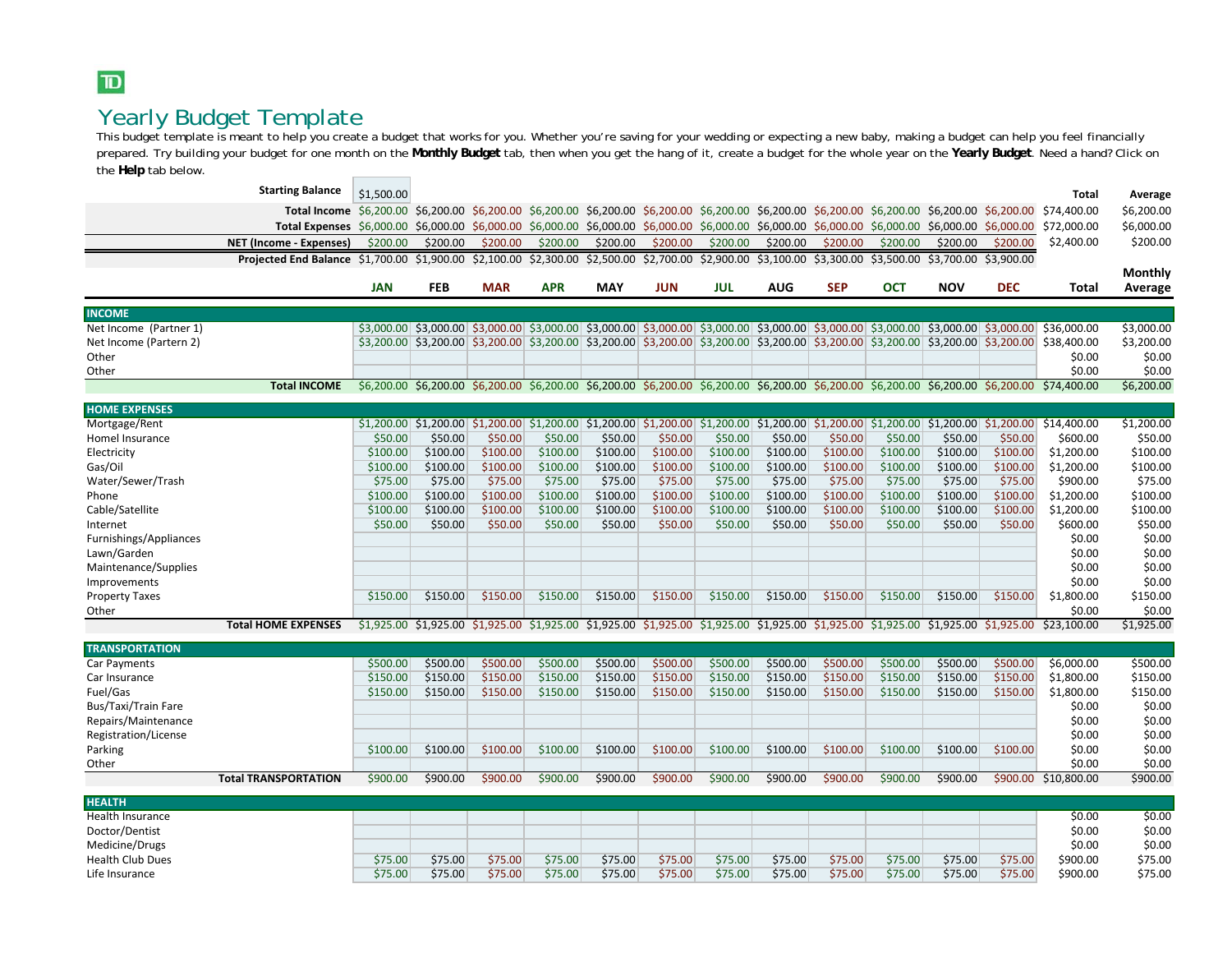|                                              | <b>JAN</b>           | <b>FEB</b>           | <b>MAR</b>           | <b>APR</b>           | <b>MAY</b>           | <b>JUN</b>           | <b>JUL</b>           | <b>AUG</b>                                                                                                                          | <b>SEP</b>           | <b>OCT</b>           | <b>NOV</b>           | <b>DEC</b>           | Total                    | Average              |
|----------------------------------------------|----------------------|----------------------|----------------------|----------------------|----------------------|----------------------|----------------------|-------------------------------------------------------------------------------------------------------------------------------------|----------------------|----------------------|----------------------|----------------------|--------------------------|----------------------|
| Veterinarian/Pet Care                        |                      |                      |                      |                      |                      |                      |                      |                                                                                                                                     |                      |                      |                      |                      | \$0.00                   | \$0.00               |
| Other                                        |                      |                      |                      |                      |                      |                      |                      |                                                                                                                                     |                      |                      |                      |                      | \$0.00                   | \$0.00               |
| <b>Total HEALTH</b>                          | \$150.00             | \$150.00             | \$150.00             | \$150.00             | \$150.00             | \$150.00             | \$150.00             | \$150.00                                                                                                                            | \$150.00             | \$150.00             | \$150.00             | \$150.00             | \$1,800.00               | \$150.00             |
| <b>CHARITY/GIFTS</b>                         |                      |                      |                      |                      |                      |                      |                      |                                                                                                                                     |                      |                      |                      |                      |                          |                      |
| Gifts                                        |                      |                      |                      |                      |                      |                      |                      |                                                                                                                                     |                      |                      |                      |                      | \$0.00                   | \$0.00               |
| Donations                                    |                      |                      |                      |                      |                      |                      |                      |                                                                                                                                     |                      |                      |                      |                      | \$0.00                   | \$0.00               |
| Other                                        |                      |                      |                      |                      |                      |                      |                      |                                                                                                                                     |                      |                      |                      |                      | \$0.00                   | \$0.00               |
| <b>Total CHARITY/GIFTS</b>                   | \$0.00               | \$0.00               | \$0.00               | \$0.00               | \$0.00               | \$0.00               | \$0.00               | \$0.00                                                                                                                              | \$0.00               | \$0.00               | \$0.00               | \$0.00               | \$0.00                   | \$0.00               |
| <b>DAILY LIVING</b>                          |                      |                      |                      |                      |                      |                      |                      |                                                                                                                                     |                      |                      |                      |                      |                          |                      |
| Groceries                                    | \$500.00             | \$500.00             | \$500.00             | \$500.00             | \$500.00             | \$500.00             | \$500.00             | \$500.00                                                                                                                            | \$500.00             | \$500.00             | \$500.00             | \$500.00             | \$6,000.00               | \$500.00             |
| <b>Personal Supplies</b>                     | \$200.00             | \$200.00             | \$200.00             | \$200.00             | \$200.00             | \$200.00             | \$200.00             | \$200.00                                                                                                                            | \$200.00             | \$200.00             | \$200.00             | \$200.00             | \$2,400.00               | \$200.00             |
| Clothing                                     | \$200.00<br>\$150.00 | \$200.00<br>\$150.00 | \$200.00<br>\$150.00 | \$200.00<br>\$150.00 | \$200.00<br>\$150.00 | \$200.00<br>\$150.00 | \$200.00<br>\$150.00 | \$200.00<br>\$150.00                                                                                                                | \$200.00<br>\$150.00 | \$200.00<br>\$150.00 | \$200.00<br>\$150.00 | \$200.00<br>\$150.00 | \$2,400.00<br>\$1,800.00 | \$200.00<br>\$150.00 |
| Cleaning<br>Education/Lessons                |                      |                      |                      |                      |                      |                      |                      |                                                                                                                                     |                      |                      |                      |                      | \$0.00                   | \$0.00               |
| Dining/Eating Out/Coffee                     | \$400.00             | \$400.00             | \$400.00             | \$400.00             | \$400.00             | \$400.00             | \$400.00             | \$400.00                                                                                                                            | \$400.00             | \$400.00             | \$400.00             | \$400.00             | \$4,800.00               | \$400.00             |
| Salon/Barber                                 | \$50.00              | \$50.00              | \$50.00              | \$50.00              | \$50.00              | \$50.00              | \$50.00              | \$50.00                                                                                                                             | \$50.00              | \$50.00              | \$50.00              | \$50.00              | \$600.00                 | \$50.00              |
| Pet Food                                     |                      |                      |                      |                      |                      |                      |                      |                                                                                                                                     |                      |                      |                      |                      | \$0.00                   | \$0.00               |
| Other                                        |                      |                      |                      |                      |                      |                      |                      |                                                                                                                                     |                      |                      |                      |                      | \$0.00                   | \$0.00               |
| <b>Total DAILY LIVING</b>                    |                      |                      |                      |                      |                      |                      |                      | \$1,500.00 \$1,500.00 \$1,500.00 \$1,500.00 \$1,500.00 \$1,500.00 \$1,500.00 \$1,500.00 \$1,500.00 \$1,500.00 \$1,500.00 \$1,500.00 |                      |                      |                      |                      | \$18,000.00              | \$1,500.00           |
| <b>ENTERTAINMENT</b>                         |                      |                      |                      |                      |                      |                      |                      |                                                                                                                                     |                      |                      |                      |                      |                          |                      |
| Videos/DVDs                                  |                      |                      |                      |                      |                      |                      |                      |                                                                                                                                     |                      |                      |                      |                      | \$0.00                   | \$0.00               |
| Music/Games                                  |                      |                      |                      |                      |                      |                      |                      |                                                                                                                                     |                      |                      |                      |                      | \$0.00                   | \$0.00               |
| Movies/Theater                               | \$75.00              | \$75.00              | \$75.00              | \$75.00              | \$75.00              | \$75.00              | \$75.00              | \$75.00                                                                                                                             | \$75.00              | \$75.00              | \$75.00              | \$75.00              | \$900.00                 | \$75.00              |
| Concerts/Plays                               |                      |                      |                      |                      |                      |                      |                      |                                                                                                                                     |                      |                      |                      |                      | \$0.00                   | \$0.00               |
| <b>Books</b>                                 |                      |                      |                      |                      |                      |                      |                      |                                                                                                                                     |                      |                      |                      |                      | \$0.00                   | \$0.00               |
| Hobbies                                      | \$100.00             | \$100.00             | \$100.00             | \$100.00             | \$100.00             | \$100.00             | \$100.00             | \$100.00                                                                                                                            | \$100.00             | \$100.00             | \$100.00             | \$100.00             | \$1,200.00               | \$100.00             |
| Film/Photos<br>Sports                        |                      |                      |                      |                      |                      |                      |                      |                                                                                                                                     |                      |                      |                      |                      | \$0.00<br>\$0.00         | \$0.00<br>\$0.00     |
| <b>Outdoor Recreation</b>                    | \$75.00              | \$75.00              | \$75.00              | \$75.00              | \$75.00              | \$75.00              | \$75.00              | \$75.00                                                                                                                             | \$75.00              | \$75.00              | \$75.00              | \$75.00              | \$900.00                 | \$75.00              |
| Toys/Gadgets                                 | \$100.00             | \$100.00             | \$100.00             | \$100.00             | \$100.00             | \$100.00             | \$100.00             | \$100.00                                                                                                                            | \$100.00             | \$100.00             | \$100.00             | \$100.00             | \$1,200.00               | \$100.00             |
| Vacation/Travel                              |                      |                      |                      |                      |                      |                      |                      |                                                                                                                                     |                      |                      |                      |                      | \$0.00                   | \$0.00               |
| Other                                        |                      |                      |                      |                      |                      |                      |                      |                                                                                                                                     |                      |                      |                      |                      | \$0.00                   | \$0.00               |
| <b>Total ENTERTAINMENT</b>                   | \$350.00             | \$350.00             | \$350.00             | \$350.00             | \$350.00             | \$350.00             | \$350.00             | \$350.00                                                                                                                            | \$350.00             | \$350.00             | \$350.00             | \$350.00             | \$4,200.00               | \$350.00             |
| <b>SAVING &amp; INVESTING</b>                |                      |                      |                      |                      |                      |                      |                      |                                                                                                                                     |                      |                      |                      |                      |                          |                      |
| <b>Emergency Fund</b>                        |                      |                      |                      |                      |                      |                      |                      |                                                                                                                                     |                      |                      |                      |                      | \$0.00                   | \$0.00               |
| Savings Account/Other Non-Registered Savings | \$150.00             | \$150.00             | \$150.00             | \$150.00             | \$150.00             | \$150.00             | \$150.00             | \$150.00                                                                                                                            | \$150.00             | \$150.00             | \$150.00             | \$150.00             | \$1,800.00               | \$150.00             |
| Retirement (RRSPs, GIC)                      | \$500.00             | \$500.00             | \$500.00             | \$500.00             | \$500.00             | \$500.00             | \$500.00             | \$500.00                                                                                                                            | \$500.00             | \$500.00             | \$500.00             | \$500.00             | \$6,000.00               | \$500.00             |
| Investments                                  |                      |                      |                      |                      |                      |                      |                      |                                                                                                                                     |                      |                      |                      |                      | \$0.00                   | \$0.00               |
| <b>Education (RESP)</b>                      |                      |                      |                      |                      |                      |                      |                      |                                                                                                                                     |                      |                      |                      |                      | \$0.00                   | \$0.00               |
| Other                                        |                      |                      |                      |                      |                      |                      |                      |                                                                                                                                     |                      |                      |                      |                      | \$0.00                   | \$0.00               |
| <b>Total SAVING &amp; INVESTING</b>          | \$650.00             | \$650.00             | \$650.00             | \$650.00             | \$650.00             | \$650.00             | \$650.00             | \$650.00                                                                                                                            | \$650.00             | \$650.00             | \$650.00             | \$650.00             | \$7,800.00               | \$650.00             |
| <b>LOANS &amp; OTHER DEBTS</b>               |                      |                      |                      |                      |                      |                      |                      |                                                                                                                                     |                      |                      |                      |                      |                          |                      |
| Loan/Line of Credit                          | \$500.00             | \$500.00             | \$500.00             | \$500.00             | \$500.00             | \$500.00             | \$500.00             | \$500.00                                                                                                                            | \$500.00             | \$500.00             | \$500.00             | \$500.00             | \$6,000.00               | \$500.00             |
| Credit Card                                  |                      |                      |                      |                      |                      |                      |                      |                                                                                                                                     |                      |                      |                      |                      | \$0.00                   | \$0.00               |
| Student Loan                                 |                      |                      |                      |                      |                      |                      |                      |                                                                                                                                     |                      |                      |                      |                      | \$0.00                   | \$0.00               |
| Alimony/Child Support                        |                      |                      |                      |                      |                      |                      |                      |                                                                                                                                     |                      |                      |                      |                      | \$0.00                   | \$0.00               |
| Other                                        |                      |                      |                      |                      |                      |                      |                      |                                                                                                                                     |                      |                      |                      |                      | \$0.00                   | \$0.00               |
| <b>Total LOANS &amp; OTHER DEBTS</b>         | \$500.00             | \$500.00             | \$500.00             | \$500.00             | \$500.00             | \$500.00             | \$500.00             | \$500.00                                                                                                                            | \$500.00             | \$500.00             | \$500.00             | \$500.00             | \$6,000.00               | \$500.00             |
|                                              |                      |                      |                      |                      |                      |                      |                      |                                                                                                                                     |                      |                      |                      |                      |                          |                      |
| <b>SUBSCRIPTIONS</b>                         |                      |                      |                      |                      |                      |                      |                      |                                                                                                                                     |                      |                      |                      |                      |                          |                      |
| Newspaper                                    |                      |                      |                      |                      |                      |                      |                      |                                                                                                                                     |                      |                      |                      |                      | \$0.00                   | \$0.00               |
| Magazines                                    | \$25.00              | \$25.00              | \$25.00              | \$25.00              | \$25.00              | \$25.00              | \$25.00              | \$25.00                                                                                                                             | \$25.00              | \$25.00              | \$25.00              | \$25.00              | \$300.00                 | \$25.00              |